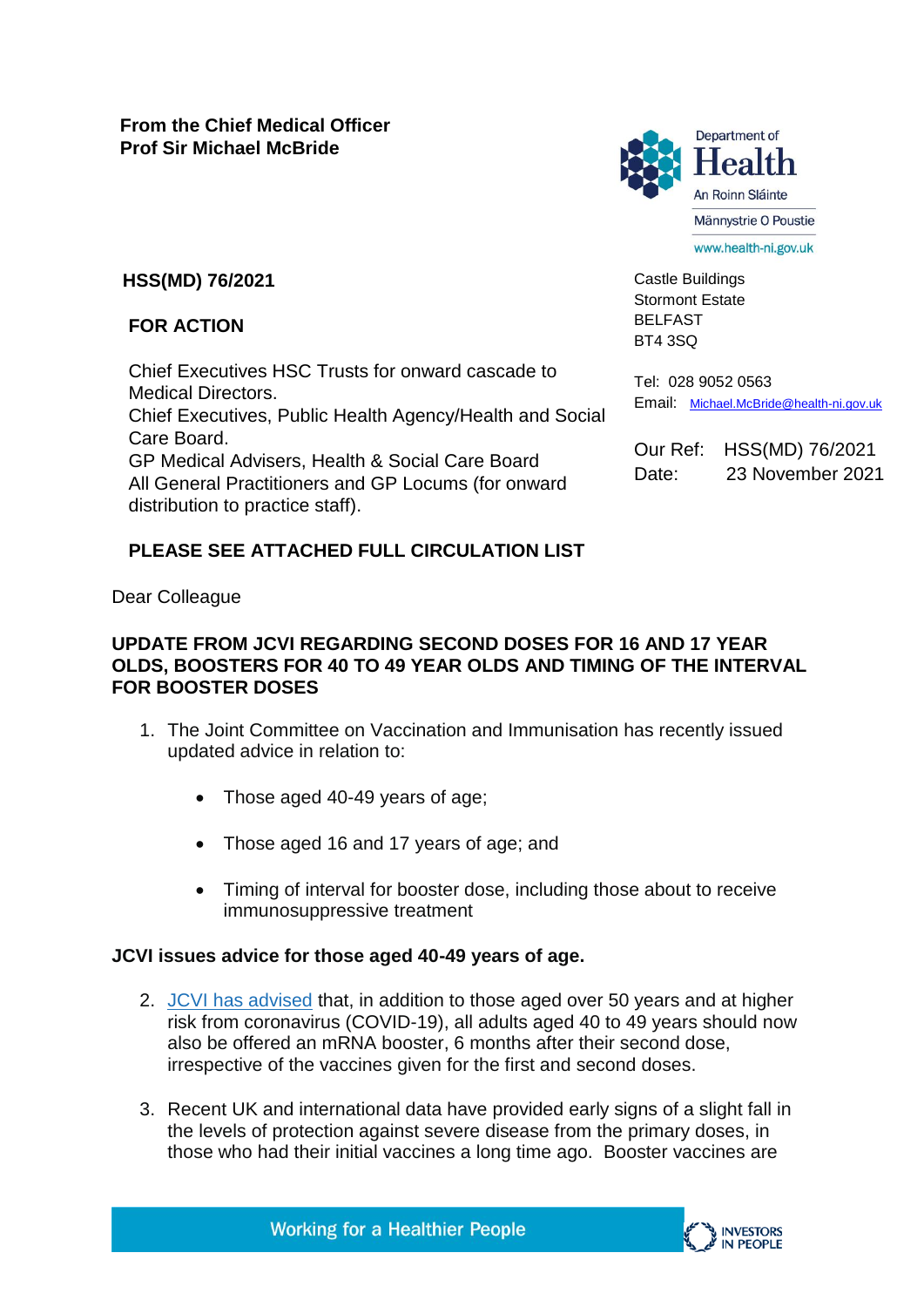being offered to eligible groups to help them maintain high levels of protection against hospitalisation, severe illness or dying over the winter.

- 4. JCVI has previously advised booster vaccination for all adults aged 50 years and over and those in a COVID-19 at-risk group. The offer has now been broadened to include those aged 40 to 49 years.
- 5. Booster vaccination should be with either the Pfizer-BioNTech vaccine, or the Moderna vaccine, as previously advised. Both of these vaccines are expected to give a good level of extra protection.
- 6. Recent data published by the UK Health Security Agency (UKHSA) on booster vaccine effectiveness in the UK shows that people who take up the offer of a booster vaccine increase their protection against symptomatic COVID-19 infection to over 90%. Protection against more severe disease is expected to be even higher.
- 7. Following 2 doses of the vaccine as yet there is no robust evidence of a decline in protection against severe COVID-19 (hospitalisation and deaths) in those aged under 40. JCVI will continue to closely review all available data to develop further advice in due course.
- 8. The majority of people in the 40-49 age cohort are expected to reach the 6 month mark from the date they received their second primary doses from mid- December. In response to this additional cohort being added to the booster programme Trusts will be establishing a number of vaccination hubs across Northern Ireland to help ensure these individuals can receive their booster dose in a timely manner. In the meantime GPs and Community Pharmacists will continue to deliver the booster programme to all adults aged 50 years and over and those in a COVID-19 at-risk group.

#### **JCVI issues advice on second doses for 16 to 17 year olds**

- 9. The JCVI [is advising](https://www.gov.uk/government/publications/covid-19-vaccination-in-children-and-young-people-aged-16-to-17-years-jcvi-statement-november-2021) that all 16 to 17 year olds who are not in an at-risk group should be offered a second dose of the Pfizer vaccine. The second vaccine dose should be given 12 weeks or more following the first vaccine dose.
- 10.For those in this age group who have had COVID-19 infection, the second vaccine dose should be given 12 weeks or more following the first vaccine dose, or 12 weeks following a positive COVID-19 test result – whichever is later.
- 11.Anyone who had been vaccinated as a 17 year old but who has now turned 18 years of age should follow the guidance for those aged 18 years and over. For those who turn 18 during the 12 week interval outlined above, should continue to follow the guidance for 16 and 17 year olds until they receive their 2<sup>nd</sup> dose.

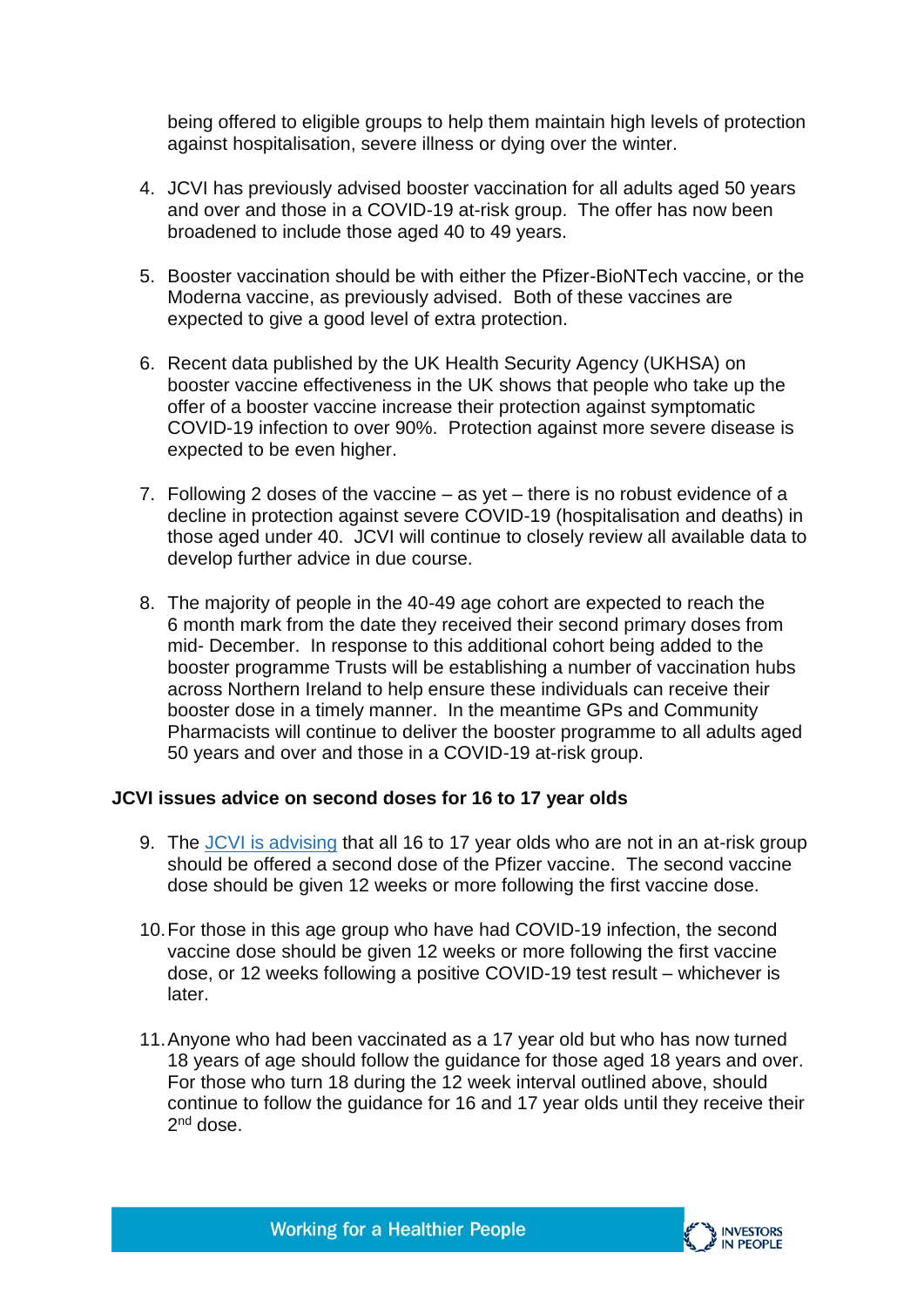- 12.This advice is in addition to the existing offer of 2 doses of vaccine to 16 to 17 year olds who are in 'at-risk' groups, [as described in the Green Book.](https://www.gov.uk/government/publications/covid-19-the-green-book-chapter-14a)
- 13. It should be noted that anyone under the age of 18 years:
	- Who is not in a specific risk group should have an interval of 12 weeks or more:
		- a. between SAR-CoV-2 infection and COVID vaccine irrespective of the dose (dose 1 or dose 2)
		- b. between dose 1 and dose 2 for those eligible (i.e. 16-17 year olds)
	- If they are in are on specific risk groups (as outlined in table 3 of Green Book) they should continue to be offered 2 doses with an interval of 8 weeks between them irrespective of SAR-CoV-2 infection history
- 14.The decision to advise the second dose is based on a review of the latest evidence of the benefits of the vaccine programme, compared to the risks of any side effects. A second vaccine dose increases the level of protection and is important for extending the duration of protection. As protection from the first dose will eventually start to decline, the benefits from the second vaccine dose will become more important over time. A second dose may also offer a reduction in the risk of hospitalisation and onward transmission to vulnerable close contacts.
- 15.In reports originating from outside the UK, extremely rare adverse reactions, such as myocarditis (inflammation of the heart) have been reported more frequently after the second vaccine dose compared to the first vaccine dose. However, in countries such as Canada and the UK, who have a longer interval between the first and second doses, rates following the second vaccine dose are closer to the reporting rate after the first dose.
- 16.The latest available data indicate that myocarditis following vaccination usually resolves within a short time, most cases respond well to treatment and where information is available, no major complications have been identified in the medium term (months).
- 17.Taking these factors into consideration, JCVI has concluded that the balance of risks and benefits supports offering a second dose of the Pfizer-BioNTech COVID-19 vaccine in persons aged 16 to 17 years who are not in an at-risk group.

#### **Timing of interval for booster dose, including those about to receive immunosuppressed treatment**

18. The Green Book has recently been updated in relation to the interval period for booster doses – see page 23 of the attached link

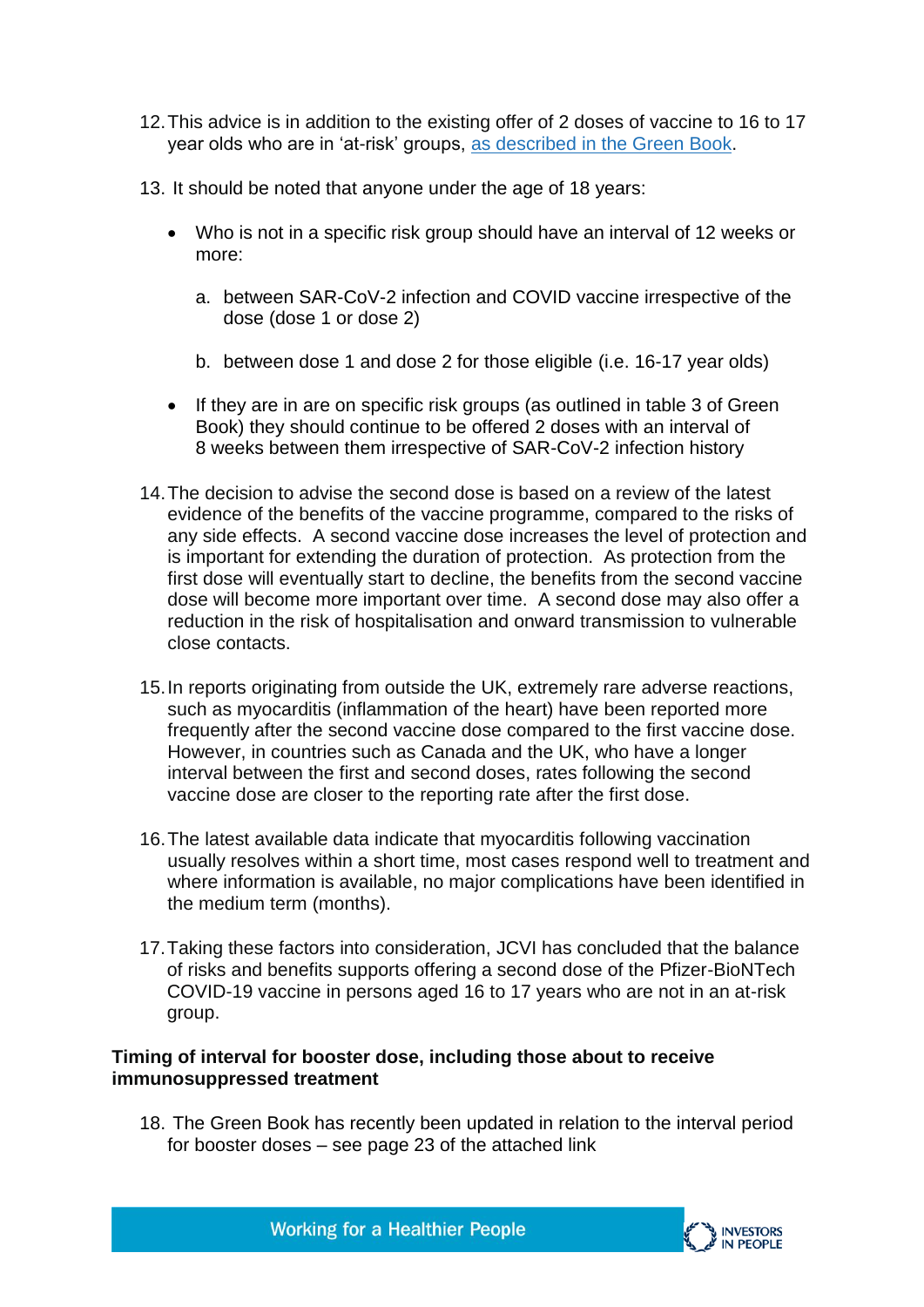[https://www.gov.uk/government/publications/covid-19-the-green-book](https://www.gov.uk/government/publications/covid-19-the-green-book-chapter-14a)[chapter-14a](https://www.gov.uk/government/publications/covid-19-the-green-book-chapter-14a)

- 19.The JCVI is still recommending that booster vaccines are scheduled at a six month interval from completing the primary course. This interval will automatically help to prioritise older and more vulnerable patients. For operational reasons, administration may be brought forward to a minimum of five months in certain circumstances including:
	- in a care home setting to enable all residents to be vaccinated in the same session.
	- where an otherwise eligible individual attends for another reason (for example to receive influenza vaccine)
- 20.For those about to receive immunosuppressive treatment where the booster may be brought forward to a minimum of four months (~120 days) to avoid giving the booster when the immune system is less able to respond. Third doses given to those who were severely immunosuppressed at/around the time of their first or second primary dose do not count as booster doses. These individuals are expected to also require a booster after another six months, but JCVI will review evidence from trials of boosting in this population and issue further advice on the optimal timing for this group.
- 21.I wish to once again thank everyone involved in the ongoing COVID-19 primary and booster vaccination programme. The evidence is very clear and unequivocal, COVID-19 vaccines are very effective in reducing the chances of an individual developing the disease and they also reduce the severity of disease for those who become infected. While I do not underestimate the pressures being faced right across the Health and Social Care system, it is essential that we do all we can to maximise the uptake of primary and booster doses over the next few weeks and months in order to save lives and protect the health service.

Yours sincerely

**Prof Sir Michael McBride Chief Medical Officer**

MidraelMarsuch Lude Keley

**Linda Kelly Chief Nursing Officer** 

Cothytone

**Mrs Cathy Harrison Chief Pharmaceutical Officer**

**Circulation List** 

Director of Public Health/Medical Director, Public Health Agency (*for onward distribution to all relevant health protection staff*) Director of Nursing, Public Health Agency Directors of Pharmacy HSC Trusts Director of Social Care and Children, HSCB